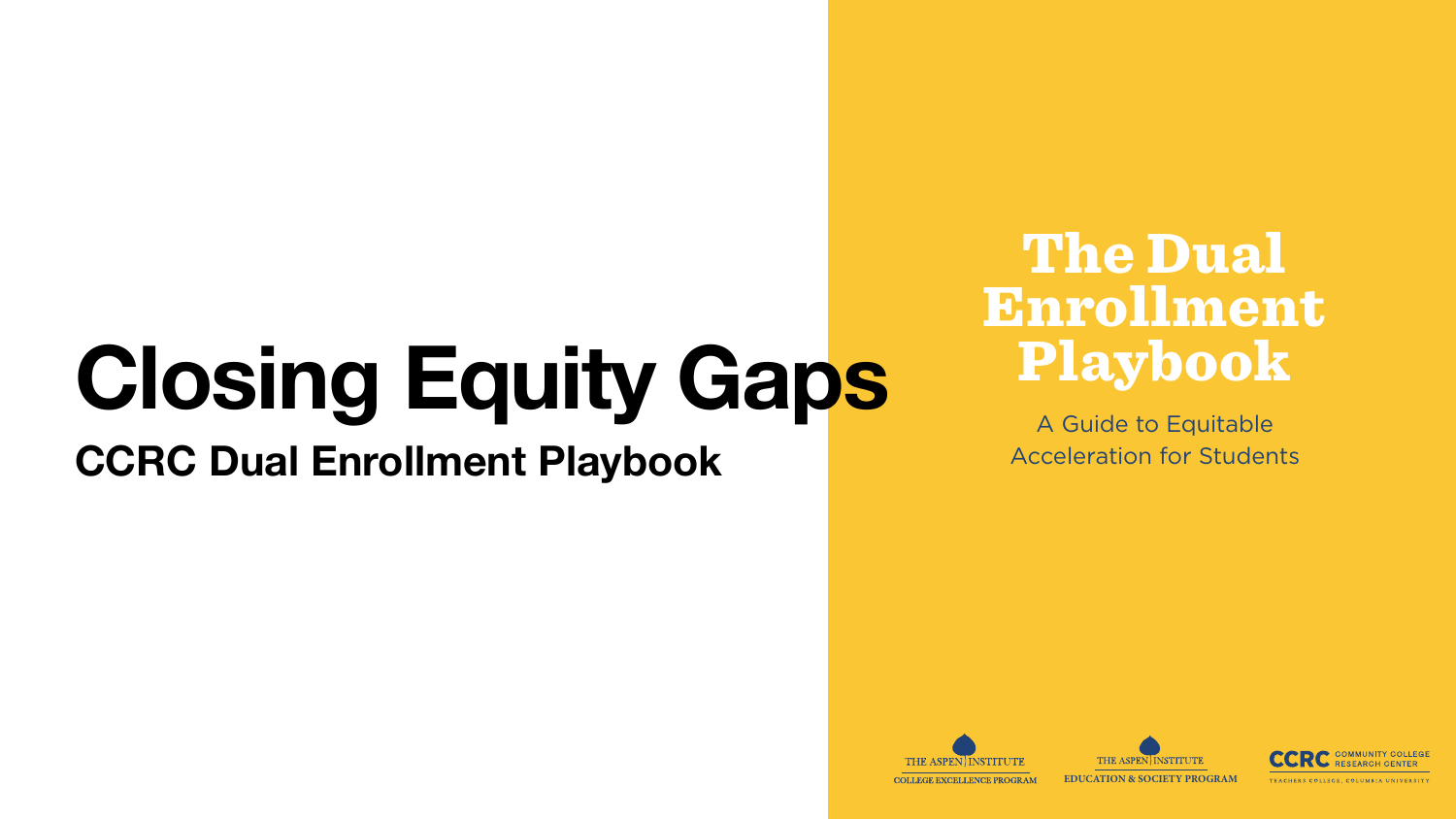## Confronting John Fink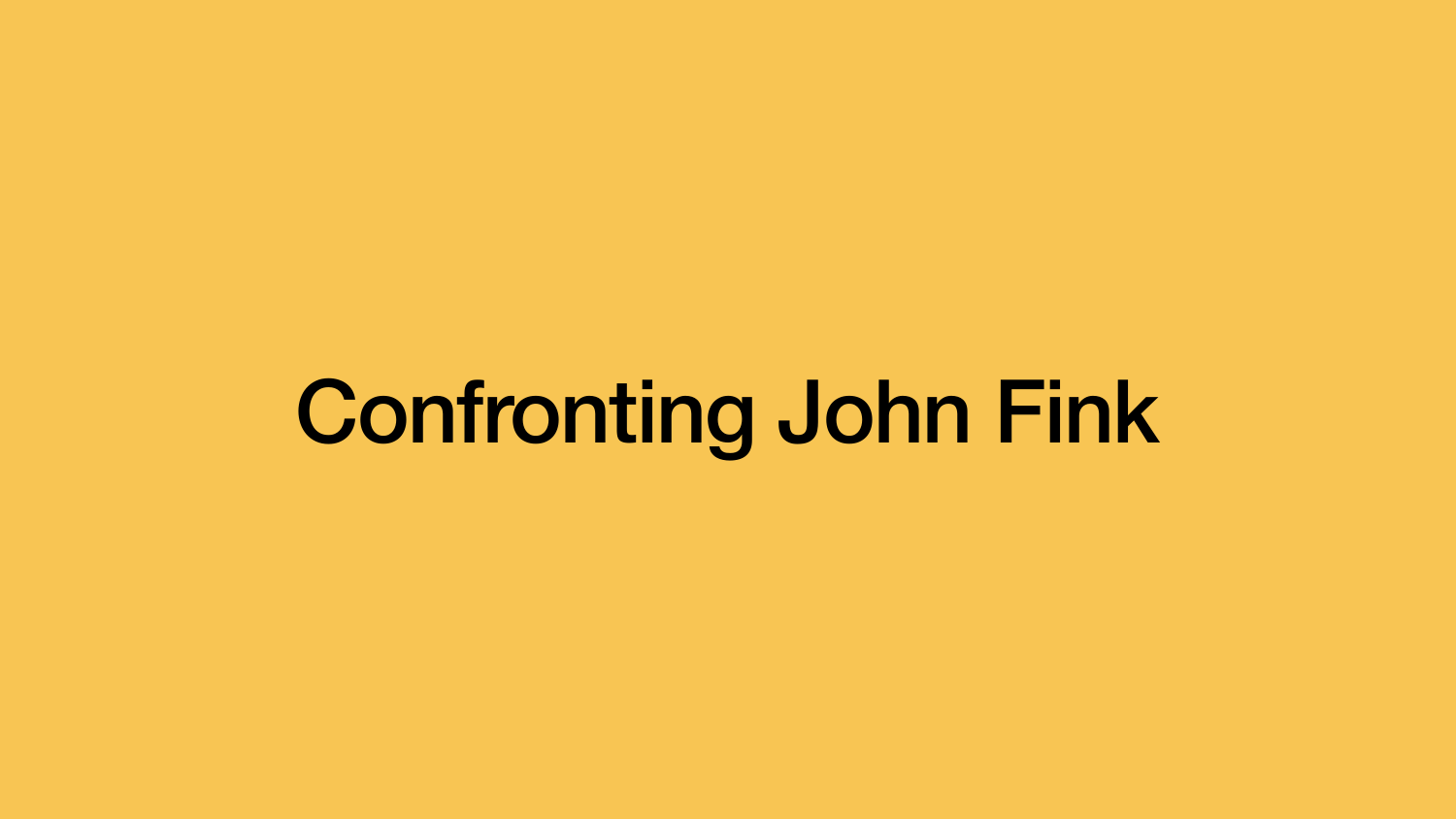#### **The 5 Design Principles For building equitable CE programs**

**PRINCIPLE I:** Set a shared vision and goals that prioritize equity **PRINCIPLE II: Expand equitable access PRINCIPLE III:** Connect students to advising and supports that ensure equitable outcomes **PRINCIPLE IV:** Provide high-quality instruction that builds students' competence and confidence

- 
- 
- 
- 
- **PRINCIPLE V:** Organize teams and develop relationships to maximize potential

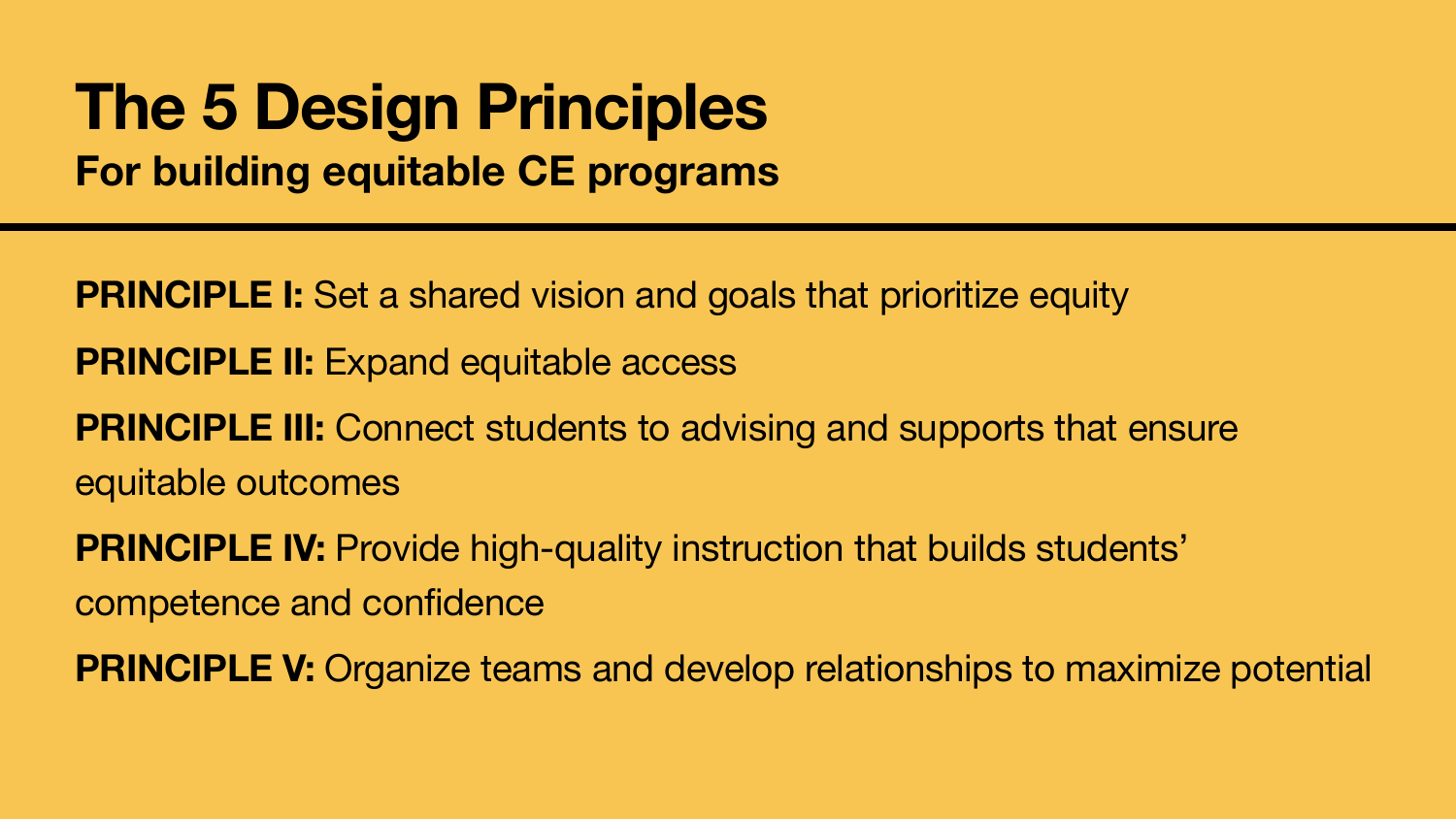# **GENERIC**

#### **GIVE ME IDEAS I CAN ACTUALLY DO SOMETHING WITH!!!!!**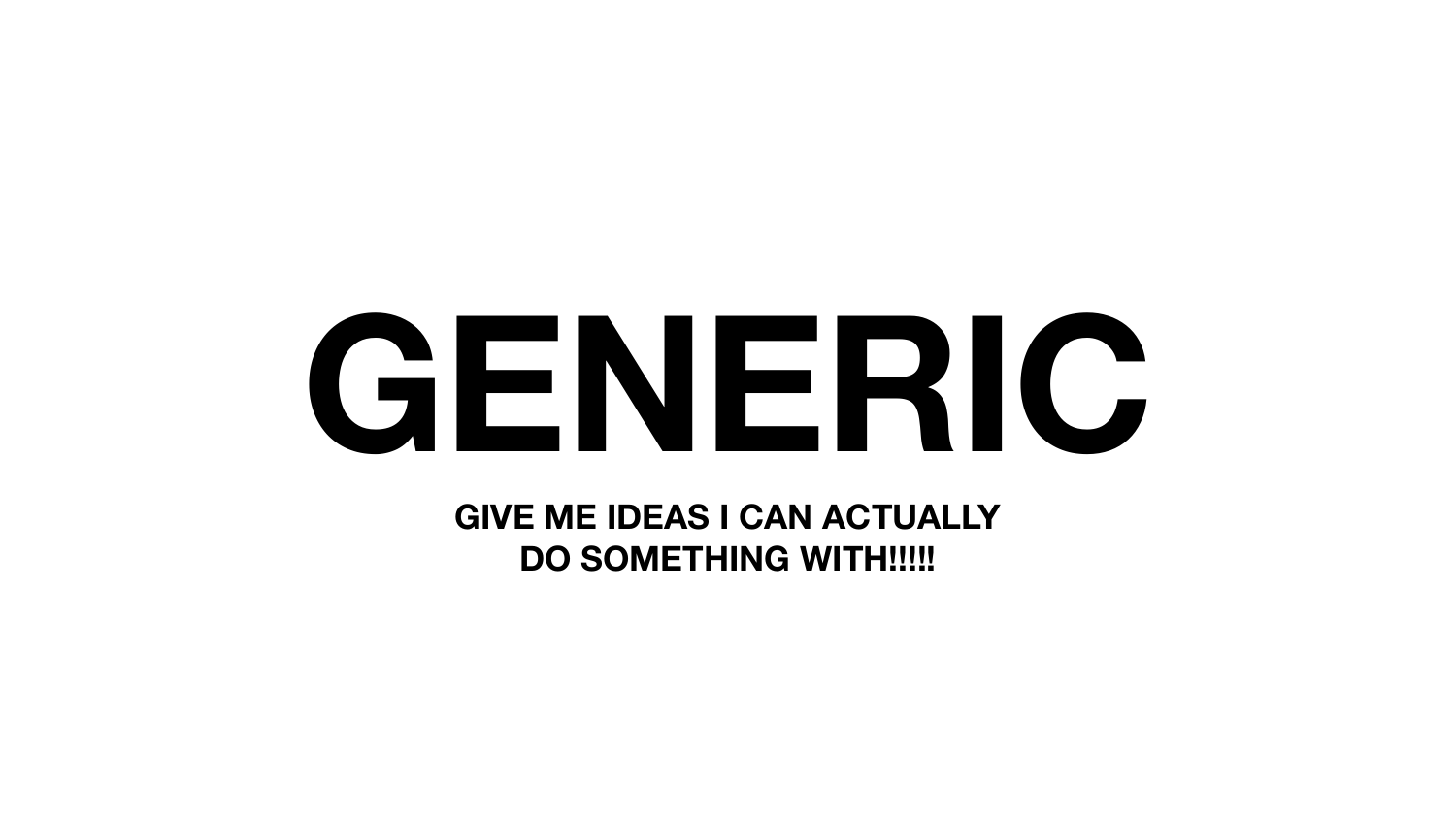**What are some ways we could better leverage concurrent enrollment as a core acceleration strategy for underrepresented populations?** 

" Often, dual enrollment suffers from a number of limitations: It's viewed as a niche extra rather than a core acceleration strategy; it's underutilized as a way to advance college attainment and social mobility; and equity gaps are ignored (then grow). In successful programs, on the other hand, colleges, districts, and schools approach dual enrollment proactively, with a clear vision and strategies centered on equitable access and success."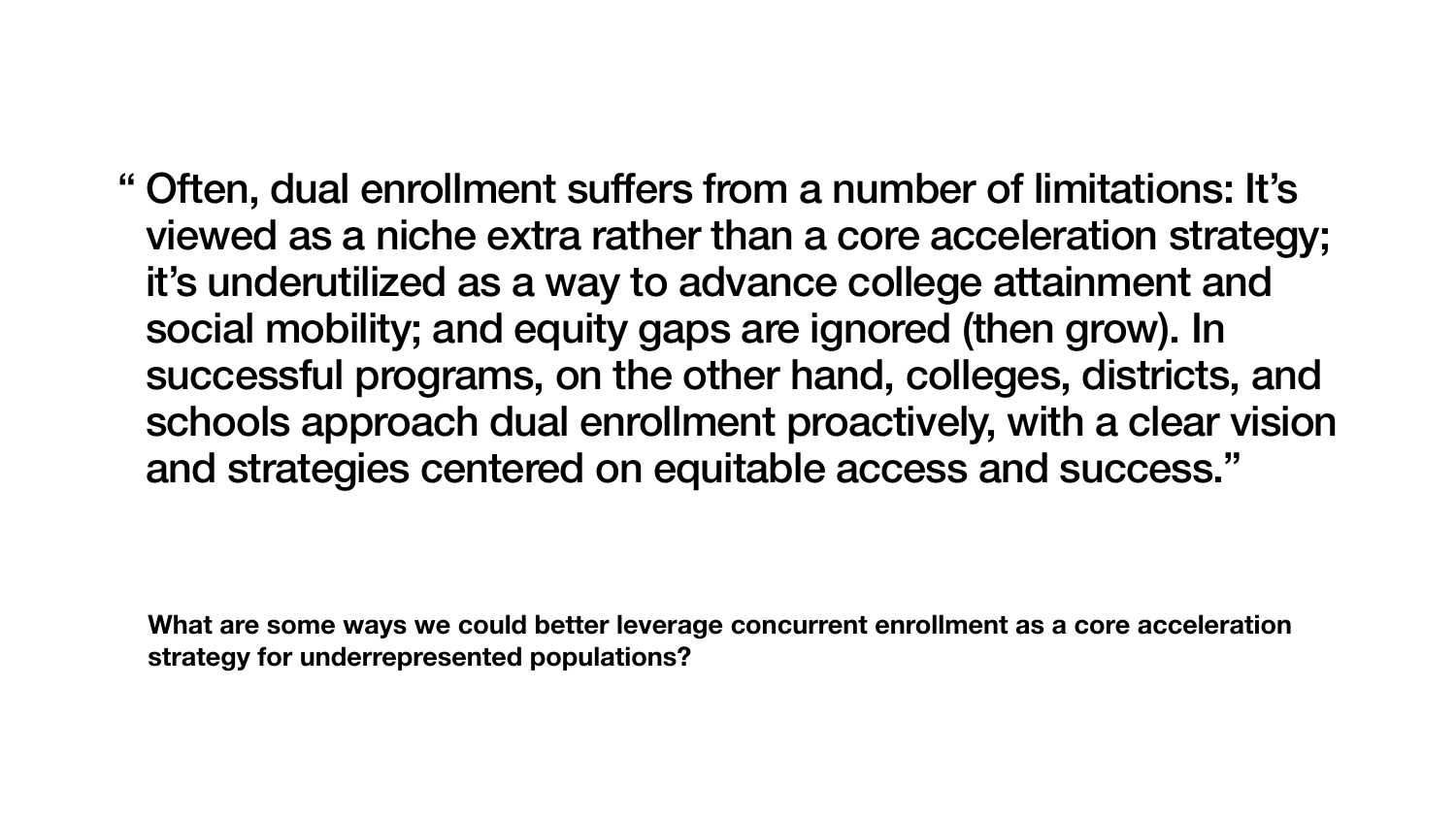**What additional opportunities could we build to help students meet the requirements for participating in concurrent enrollment?**

" Colleges and high schools with equitable dual enrollment programs . . . make acceleration the default, placing all academically qualified students directly into advanced courses and requiring them to opt out rather than in. They meet with these students, sometimes repeatedly, to tell them that they are capable of success in advanced coursework and have the talent to succeed in college, instilling self-belief and raising aspirations in students who may be hearing this message for the first time. Those who don't qualify right away for dual enrollment are strongly encouraged to take advantage of additional opportunities to meet the requirements. . . . They didn't just believe that all students

should have the opportunity to benefit from advanced coursework; they transmitted that belief to students and their families. And they did so early, setting students up from a young age to aim for college diplomas and to see dual enrollment as a great step toward that goal. . . . Educators should not wait until students are in high school to plant the seed about dual enrollment. . . . Frequently, families with no college experience haven't heard

of dual enrollment, or they don't understand its value or the process to enroll."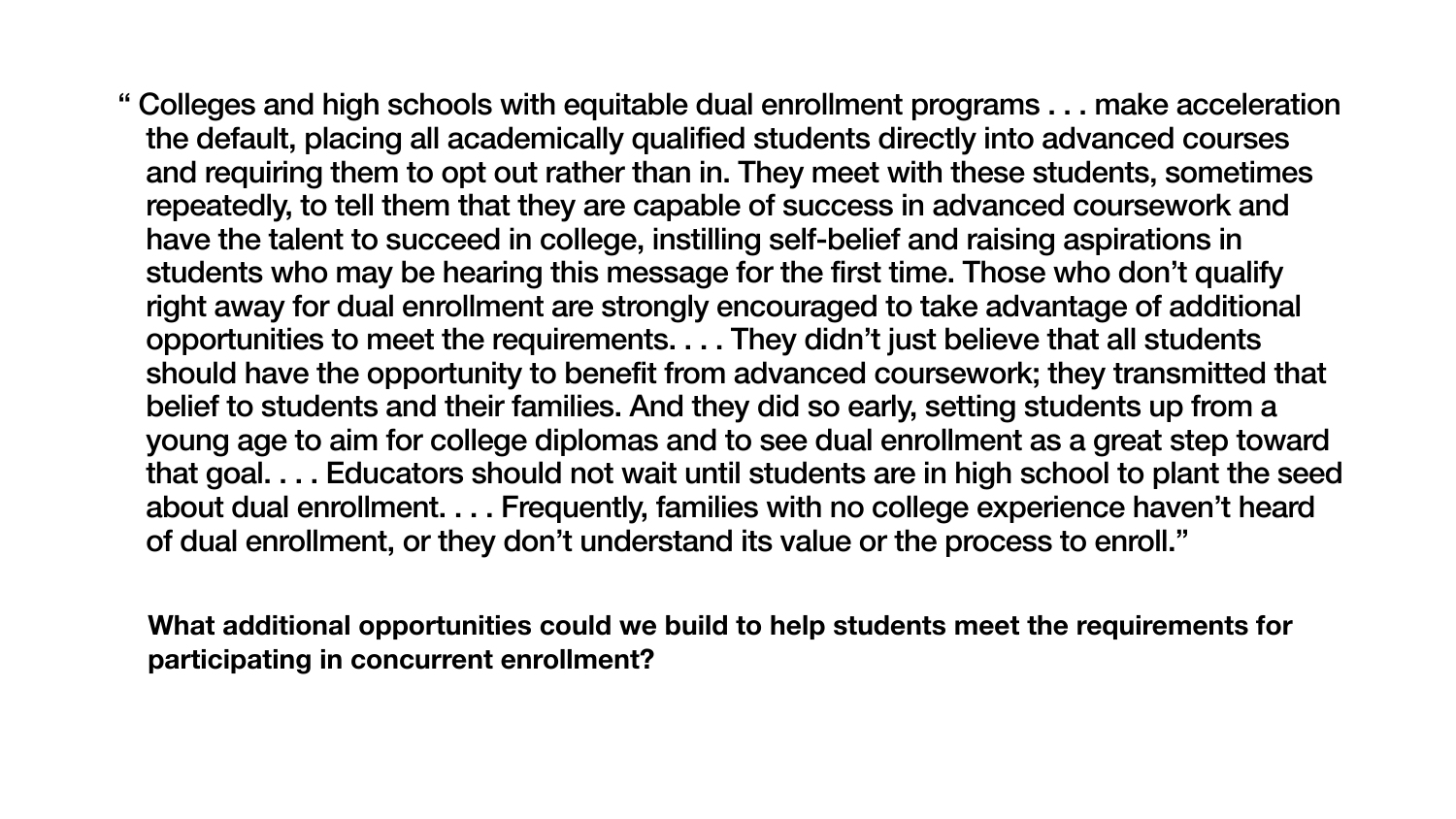**What strategies could we employ to change the perception of college and break down myths and misperceptions in underrepresented communities?** 

" To reach low-income communities and communities of color, information nights and hope people will come. Instead, they organizations, such as churches, local NAACP chapters, and other organizations families already know and trust. . . . Using data analysis, partnerships, and one-on-one relationships with students, they proactively recruit students rather than

colleges find they can't simply host dual enrollment spread awareness by engaging with civic and religious waiting for them to seek out the opportunity. "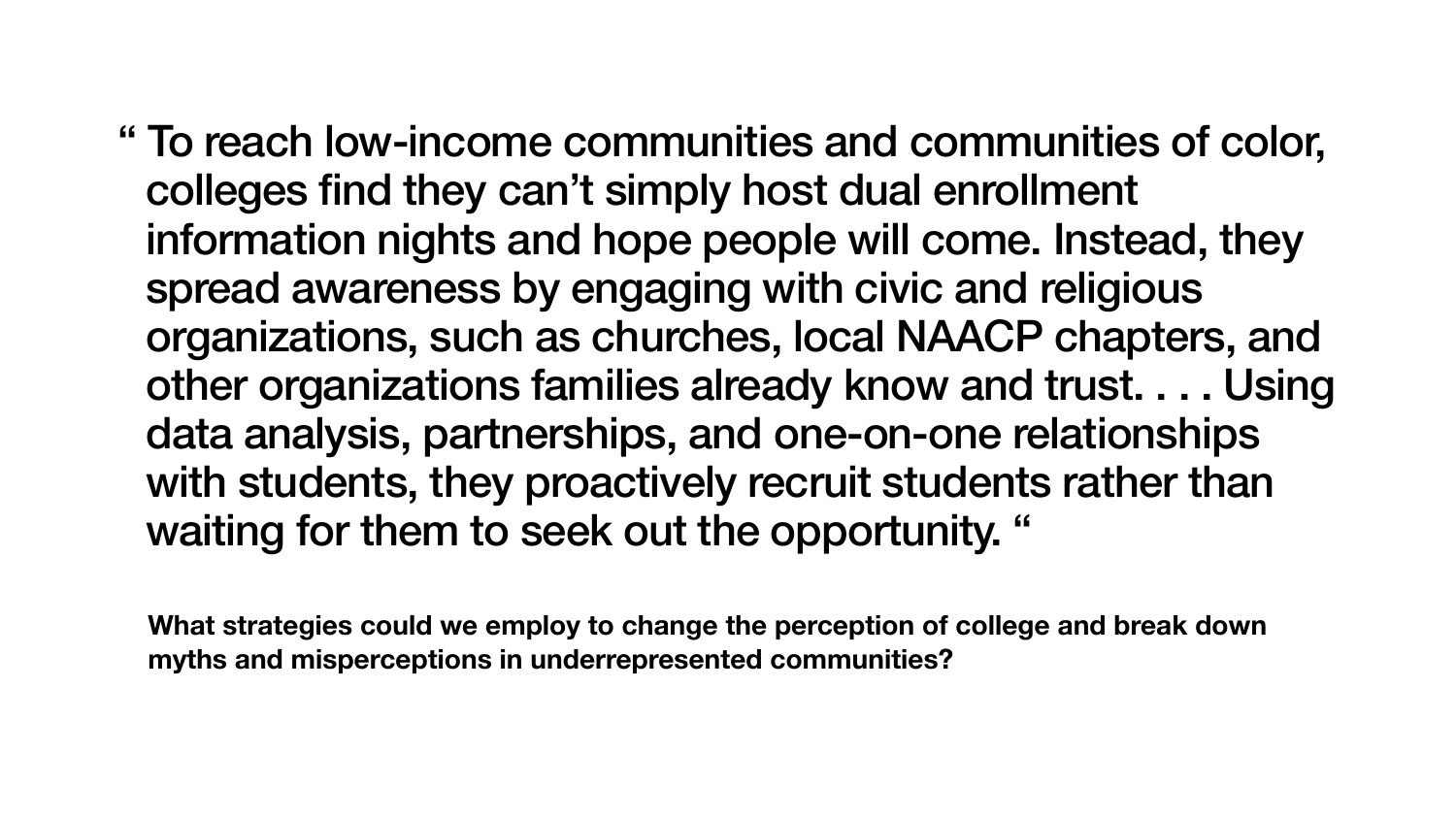**Economic needs, and which careers are hot and relevant, are constantly shifting, how could we create a map that shows student which classes lead to which careers, without it being immediately outdated or overly complex to maintain?**

" It is important to show them how higher education

connects to careers with strong job prospects. 'Let's show students what they can earn…and how they can get from here to there,' he said, 'and show them how they can save money by starting on the plan in high school through dual enrollment.' . . . These students benefit significantly when colleges provide them with program maps—concrete sets of courses that lead to specific degrees and careers. "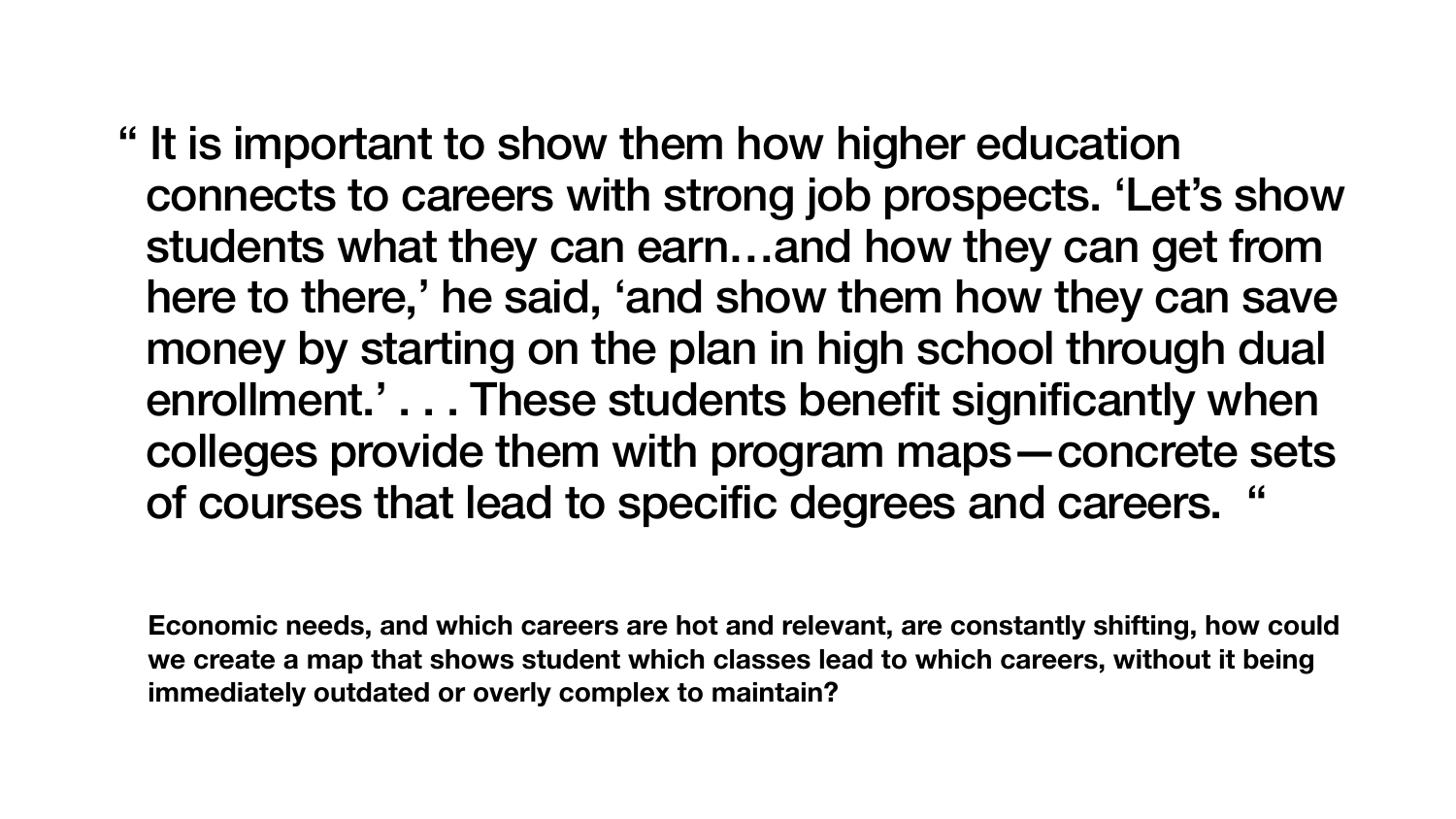**The SLCC Concurrent Enrollment program has been very intentional about trying to build a scaffolded college experience in the concurrent enrollment classroom. How can high school administrators and SLCC academic departments help to encourage and nurture this?** 

" Simply put, the best dual enrollment instructors don't let students sink or swim. They provide instruction that leaves students—especially those underrepresented in higher education academically prepared to successfully continue their college education and confident in their potential.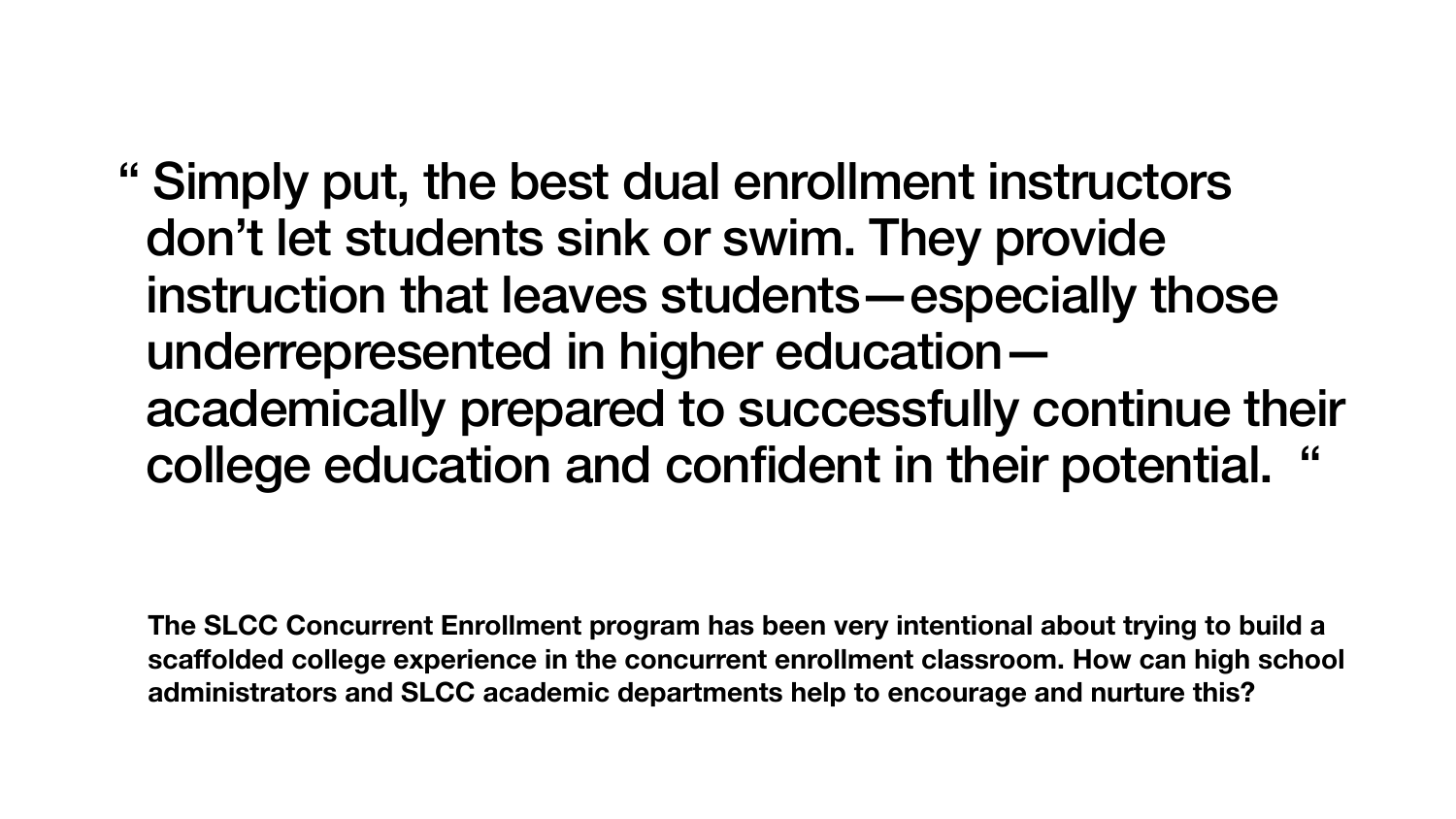**Could SLCC potentially hold classes after hours on the high school campus and invite both high school and adult students to take those classes in the evening? If so what would we need to do to make this happen?**

" The college environment can be difficult to recreate at a high school, but some schools try to do so by hosting college courses in their own classrooms or wings. The dual enrollment program at Lorain High School, for instance, is located in a designated wing of the high school that is shared with Lorain County Community College. The co-location creates a school-within-a-school, which also serves as a small LCCC branch campus where community members can access

computer labs and take courses in the evenings. "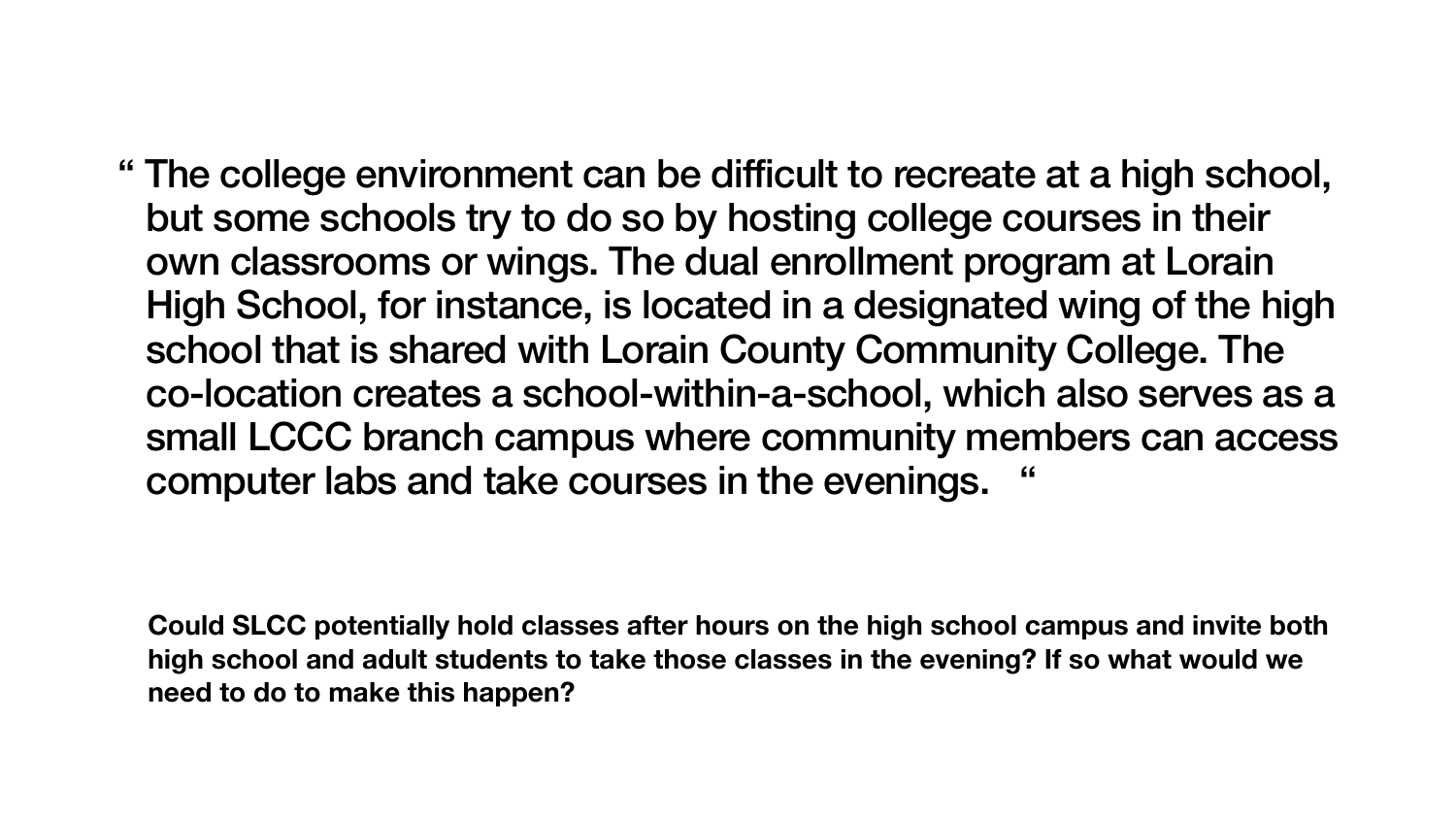High schools could develop peer mentoring programs using underrepresented students who have been successful in CE, college, and careers. These peer mentors would work closely with students of color and other underrepresented populations to inspire them to participate in CE, teach them how to be successful, and coach them if they start to struggle.

### The Dual Enrollment Playbook

A Guide to Equitable **Acceleration for Students** 







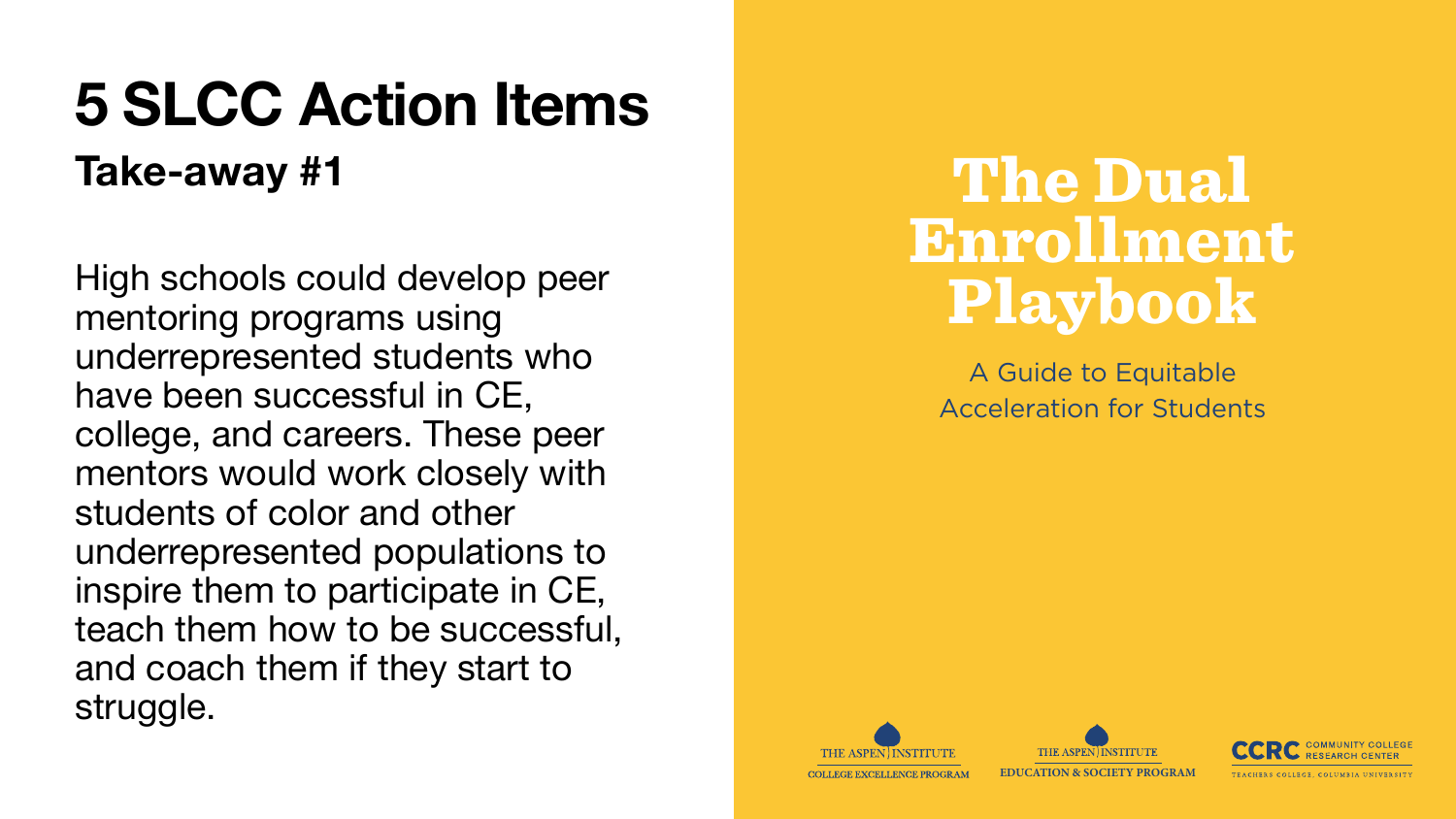High schools and middle schools partner together with SLCC to better prime students and their families for concurrent enrollment, so that by the time they end up in high school students and their parents are familiar with the CE program and other college options and ready to begin.

### The Dual Enrollment Playbook

A Guide to Equitable **Acceleration for Students** 







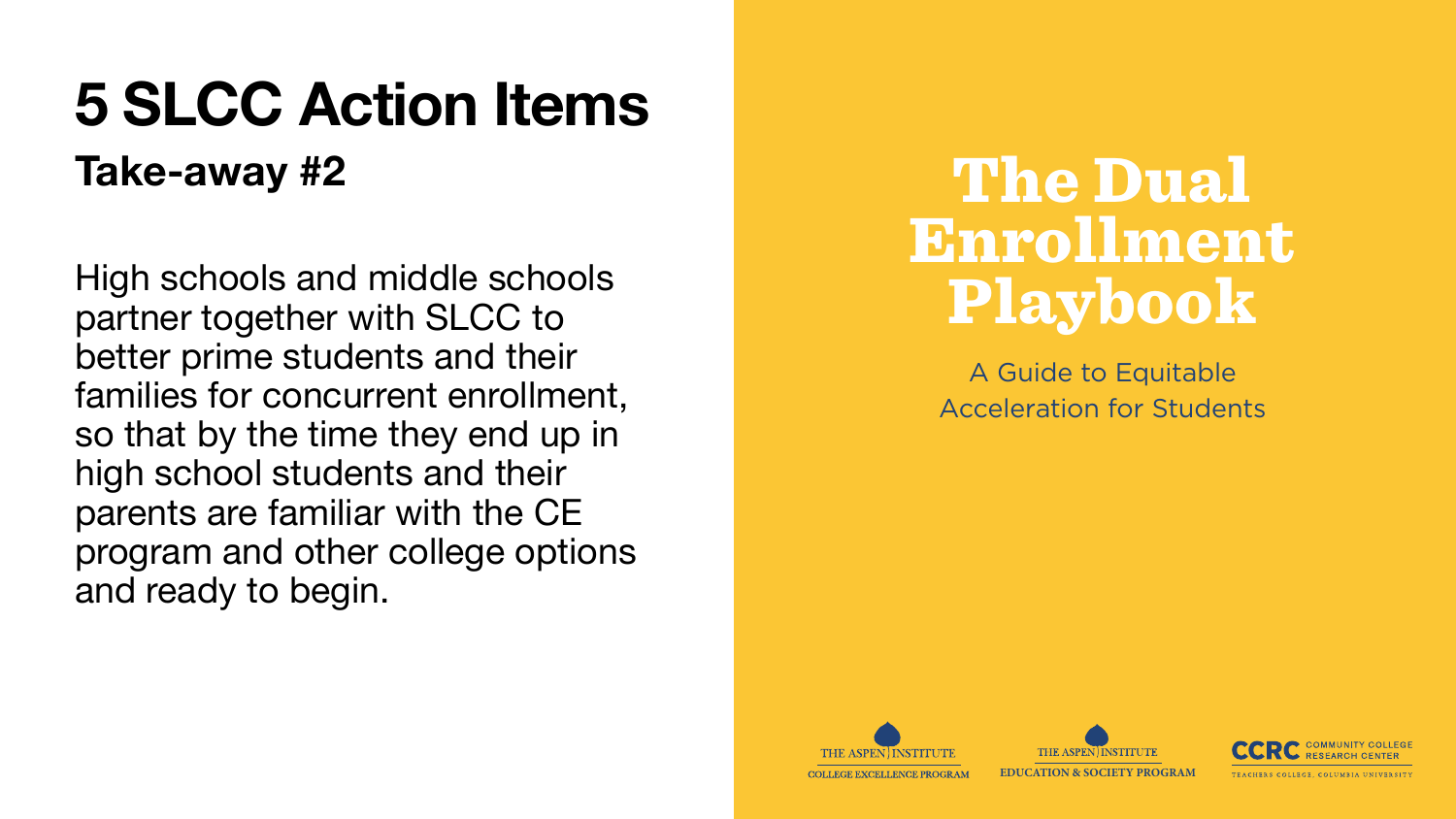Create pathway documents that show students how concurrent enrollment classes connect to degrees and then to careers. This would help students see the end goal for the classes they are taking and make CE classes and college more relevant to them.

### The Dual Enrollment Playbook

A Guide to Equitable **Acceleration for Students** 







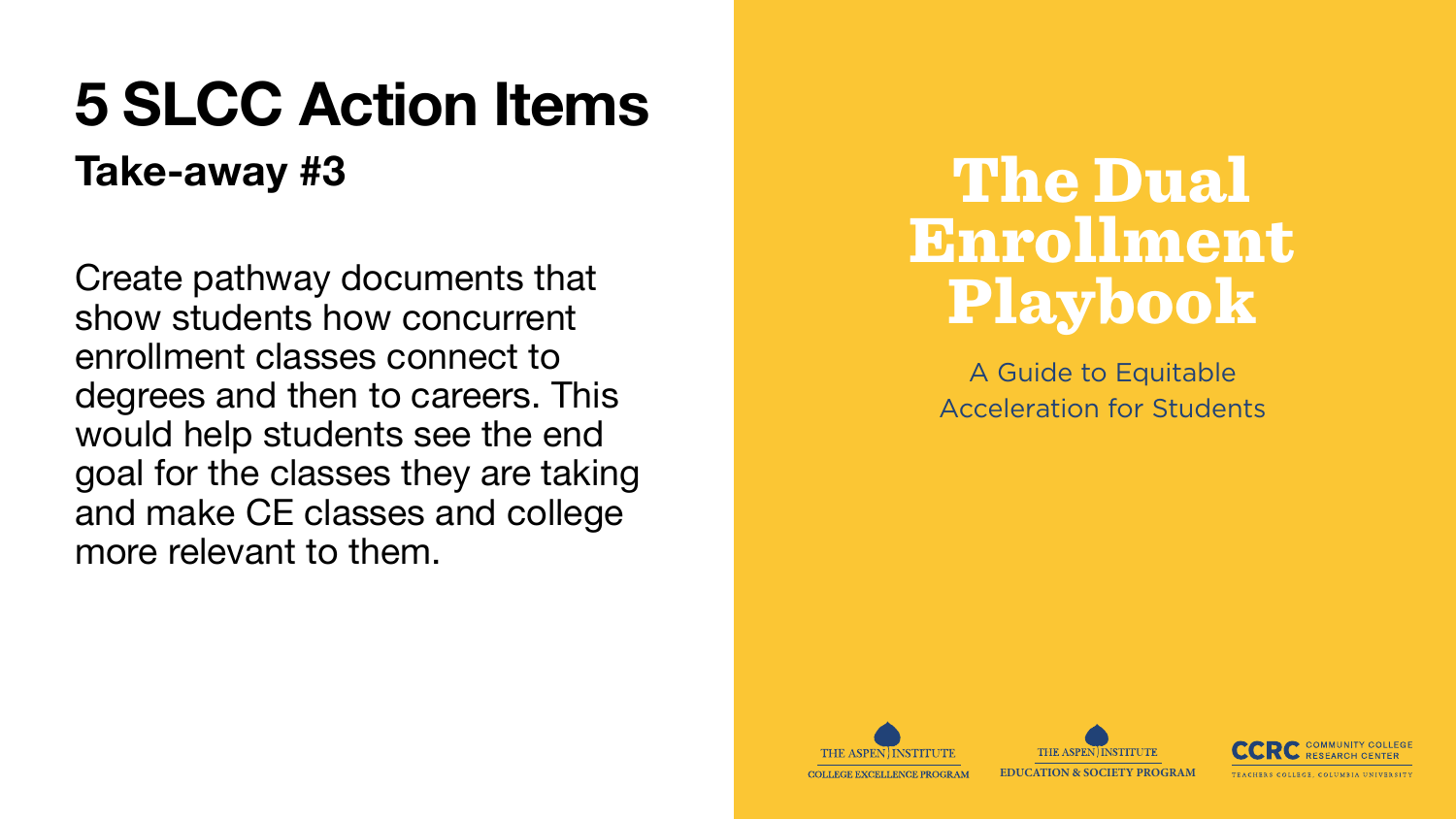SLCC partners with high schools to offer SLCC classes, after regular school hours, at local high schools. These classes could be taught by SLCC faculty or high school CE instructors. They would be crosslisted so that they would be available to both high school students and adult college students (potentially parents of H.S. students). We could look at offering courses high schools have a difficult time offering due to lack of qualified instructors.

### The Dual Enrollment Playbook

A Guide to Equitable **Acceleration for Students** 







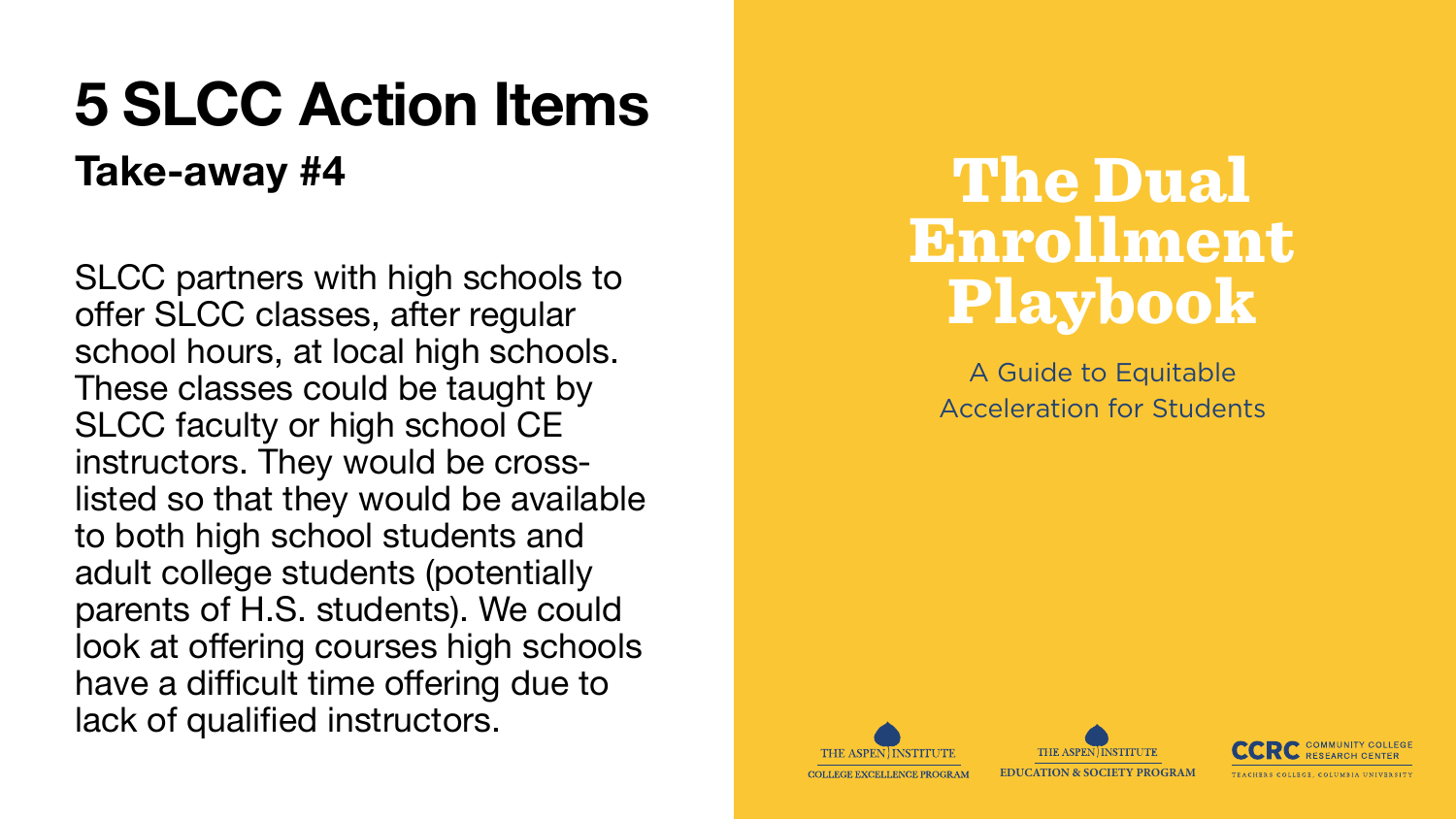SLCC partners with high schools to offer SLCC classes, after regular school hours, at local high schools. These classes could be taught by SLCC faculty or high school CE instructors. They would be crosslisted so that they would be available to both high school students and adult college students (potentially parents of H.S. students). We could look at offering courses high schools have a difficult time offering due to lack of qualified instructors.

### The Dual Enrollment Playbook

A Guide to Equitable **Acceleration for Students**